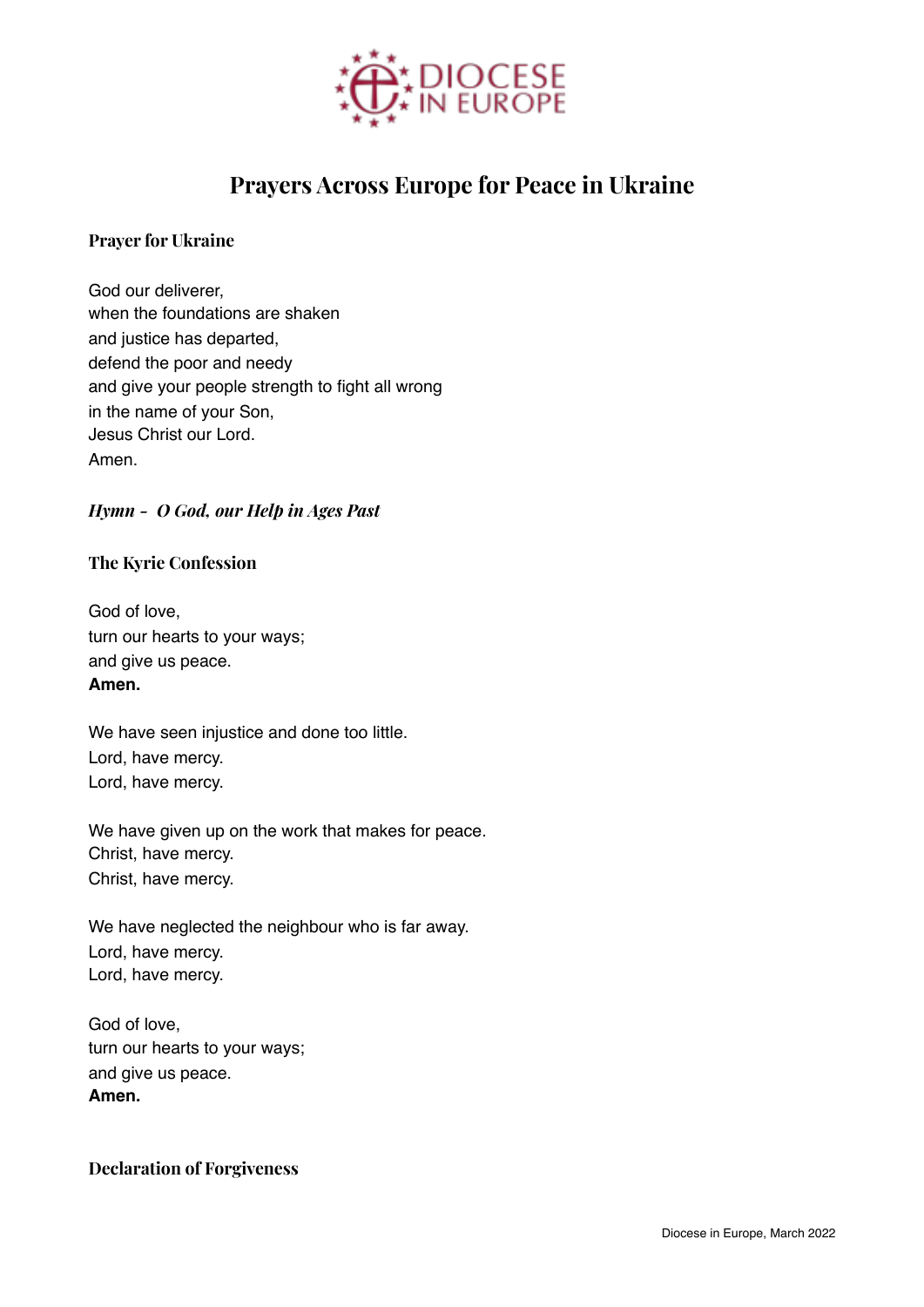Forgiveness, grace and peace to you from God our Father and the Lord Jesus Christ. (cf Philippians 1:2)

## **At the request of the Chief Rabbi of Ukraine we say:**

Psalm 31:1-5, 21-24

In you, O Lord, have I taken refuge; let me never be put to shame; **deliver me in your righteousness.** Incline your ear to me; **make haste to deliver me.** Be my strong rock, a fortress to save me, for you are my rock and my stronghold; **guide me, and lead me for your name's sake.** Take me out of the net that they have laid secretly for me, **for you are my strength.** Into your hands I commend my spirit, **for you have redeemed me, O Lord God of truth.** Blessed be the Lord! For he has shown me his steadfast love when I was as a city besieged. I had said in my alarm, 'I have been cut off from the sight of your eyes.' **Nevertheless, you heard the voice of my prayer when I cried out to you.** Love the Lord, all you his servants; **for the Lord protects the faithful, but repays to the full the proud.** Be strong and let your heart take courage, **all you who wait in hope for the Lord.** Glory to the Father, and to the Son,

and to the Holy Spirit, as it was in the beginning, is now, and shall be for ever. **Amen**

*New Testament Reading: Luke 1:67-79.*

*Anthem - Victory is Ours*

**Prayers**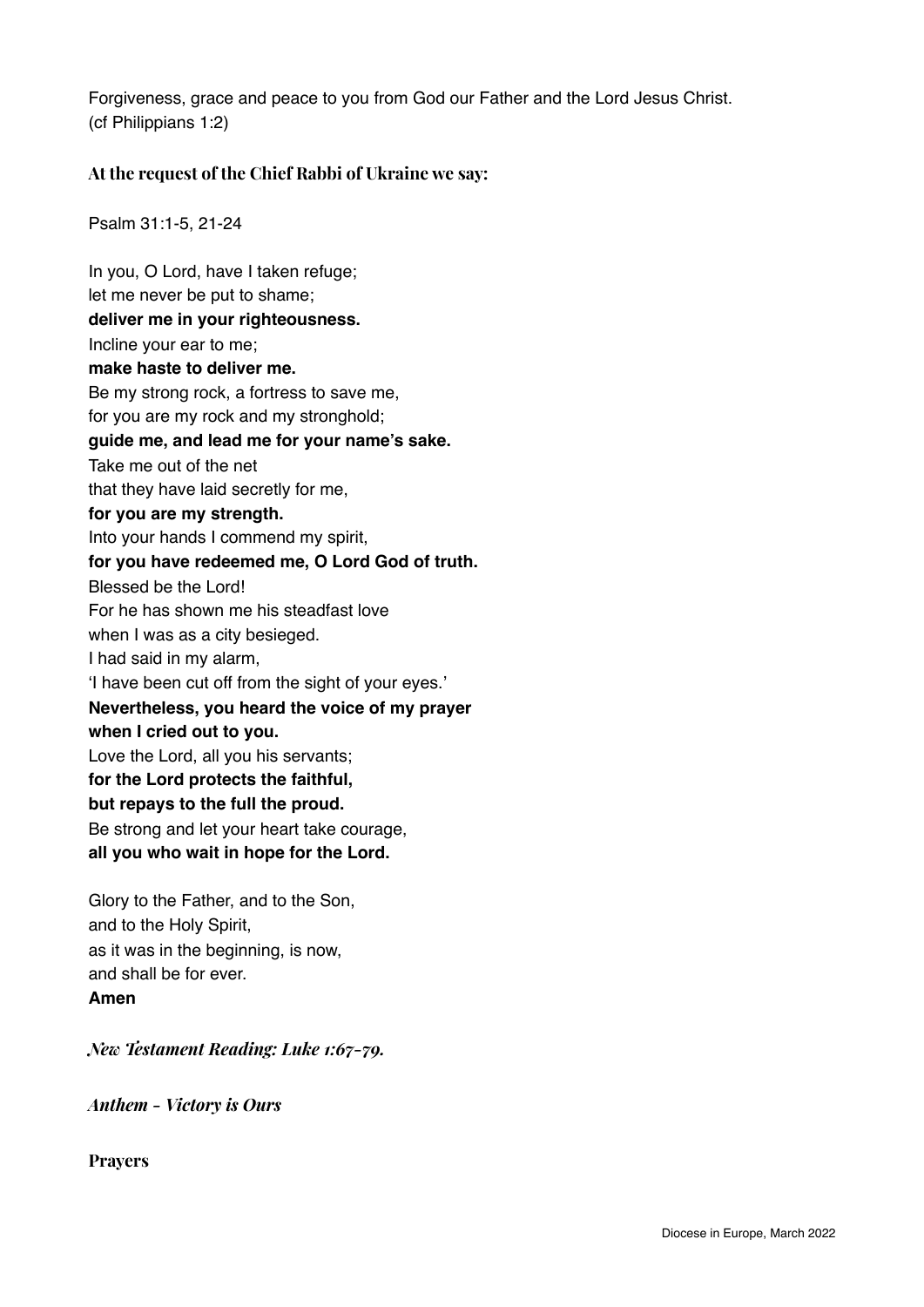God of peace and justice, send your blessing on the people of Ukraine. Sustain them in their courage, hold them in their fear, protect them from all danger and be for them the hope they desire; for Jesus Christ's sake.

Lord God of hosts, we pray for those who choose war this day, taking the blood of others. You set before us the day when swords will be turned into ploughshares, so direct the leaders of the world to seek the peace and courage of the one who made peace, not by blood taken, but by blood given, our Saviour, Jesus Christ. **Amen.**

## **The Collect for Peace**

O God, from whom all holy desires, all good counsels, and all just works do proceed; give unto thy servants that peace which the world cannot give; that both, our hearts may be set to obey thy commandments, and also that, by thee, we being defended from the fear of our enemies may pass our time in rest and quietness; through the merits of Jesus Christ our Saviour. **Amen.**

## **The Collect for Aid against all Perils**

Lighten our darkness, we beseech thee, O Lord; and by thy great mercy defend us from all perils and dangers of this night; for the love of thy only Son, our Saviour, Jesus Christ. Amen.

#### **The Lord's Prayer**

Our Father in heaven, hallowed be your name, your kingdom come,